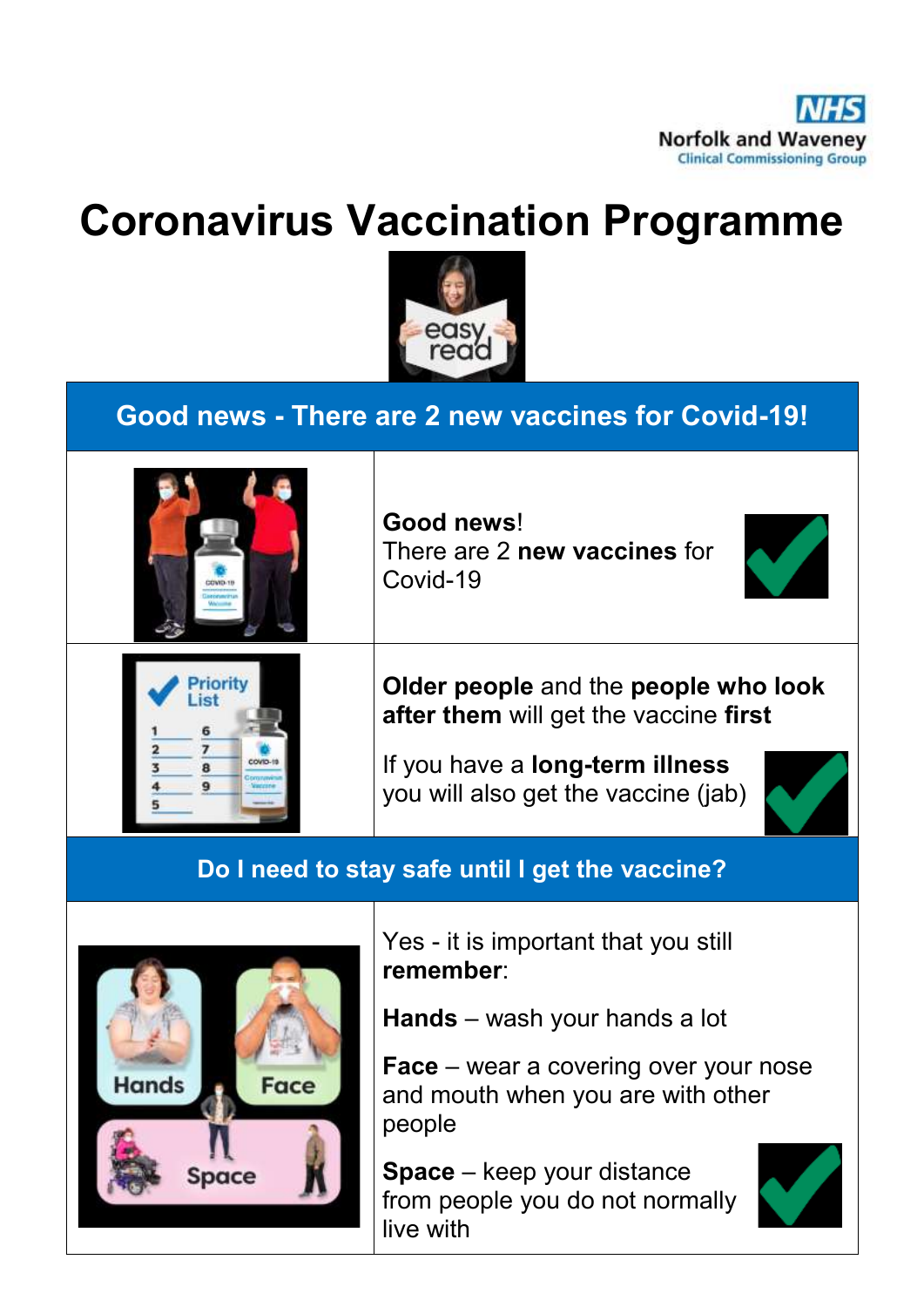#### **Do I need to stay safe until I get the vaccine?**



5

4

3

Having the vaccine will stop you from getting ill **BUT** you will **still** be able to give the virus to someone else

We hope things will get **back to normal** when **lots of people have had the vaccine** (jab).

It will take a **long time** to **vaccinate everyone** who can have it.

#### **Is the vaccine dangerous?**



**No**. All vaccines have to be **checked very carefully** before the Government will let them be used

The Coronavirus (Covid-19) vaccination has **passed all the checks**



#### **Will the vaccine give me Coronavirus (Covid-19?)**



**No**. The vaccine **cannot** give you Coronavirus (Covid-19)

If you have 2 doses of the vaccine you are less likely to be ill if you catch the virus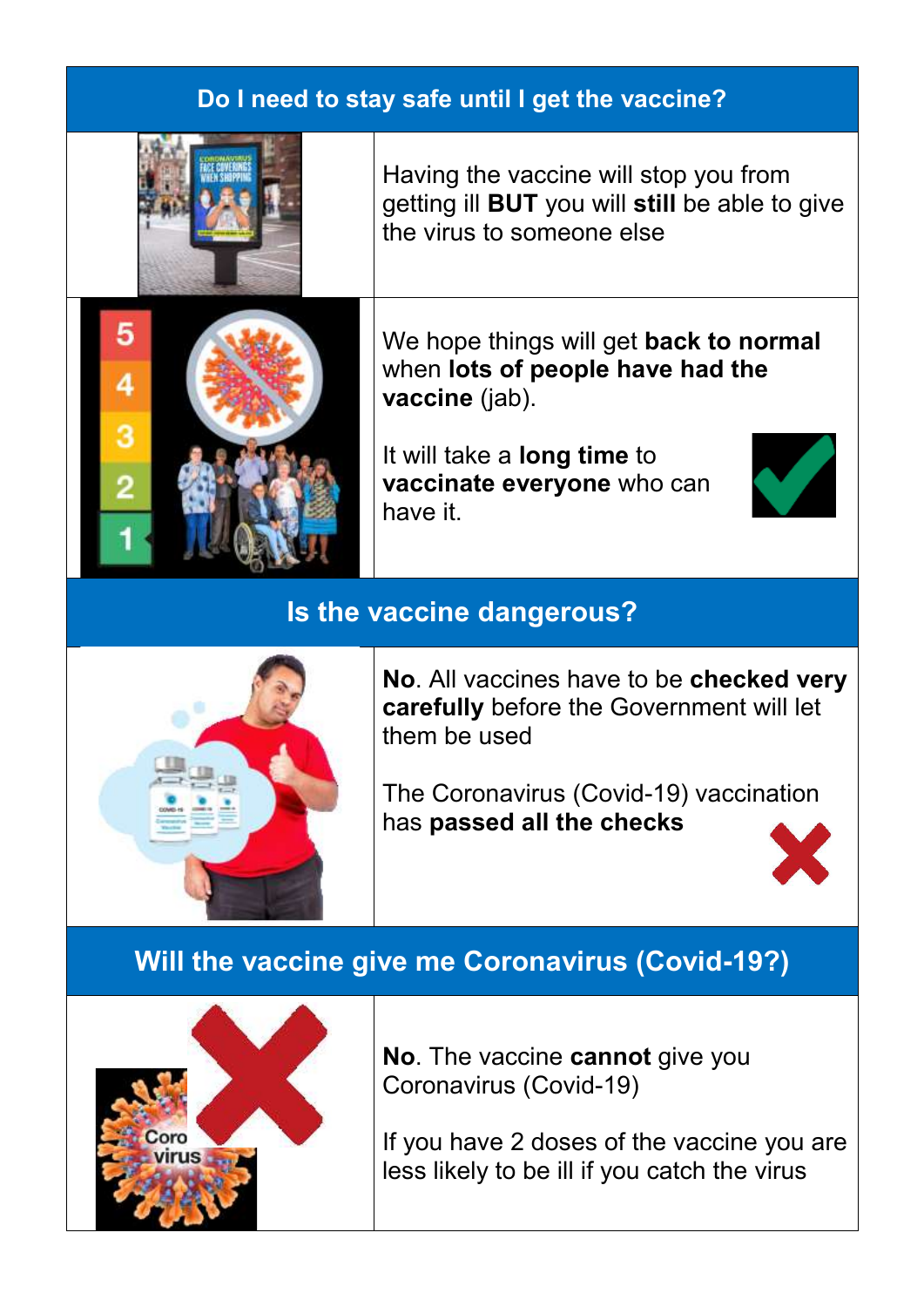| Do I need to ring my GP?                                             |                                                                                                                                                                                    |  |
|----------------------------------------------------------------------|------------------------------------------------------------------------------------------------------------------------------------------------------------------------------------|--|
|                                                                      | <b>No.</b> Your GP surgery (doctor) will <b>let you</b><br>know when it is your turn to have the<br>vaccine (jab)<br>Do not contact your GP<br>(doctor).                           |  |
| This is the NHS calling<br>to make a Covid-19<br>vaccine appointment | Your GP (doctor) will contact you by:<br><b>Telephone</b><br><b>Text message or</b><br><b>Letter</b><br>You will be told when and<br>where to go for your vaccine<br>(jab)         |  |
| Are there any side-effects after having the vaccine?                 |                                                                                                                                                                                    |  |
|                                                                      | After having the vaccination (jab) you<br>might have some mild side-effects, for<br>example:<br>a sore arm where the needle went in<br>feeling tired<br>a headache<br>feeling achy |  |
|                                                                      | You can take painkillers, such as<br>paracetamol, if you need to                                                                                                                   |  |
|                                                                      | If your symptoms get worse or you are<br>worried, call 111 or use the online service:<br>https://111.nhs.uk/covid-19                                                               |  |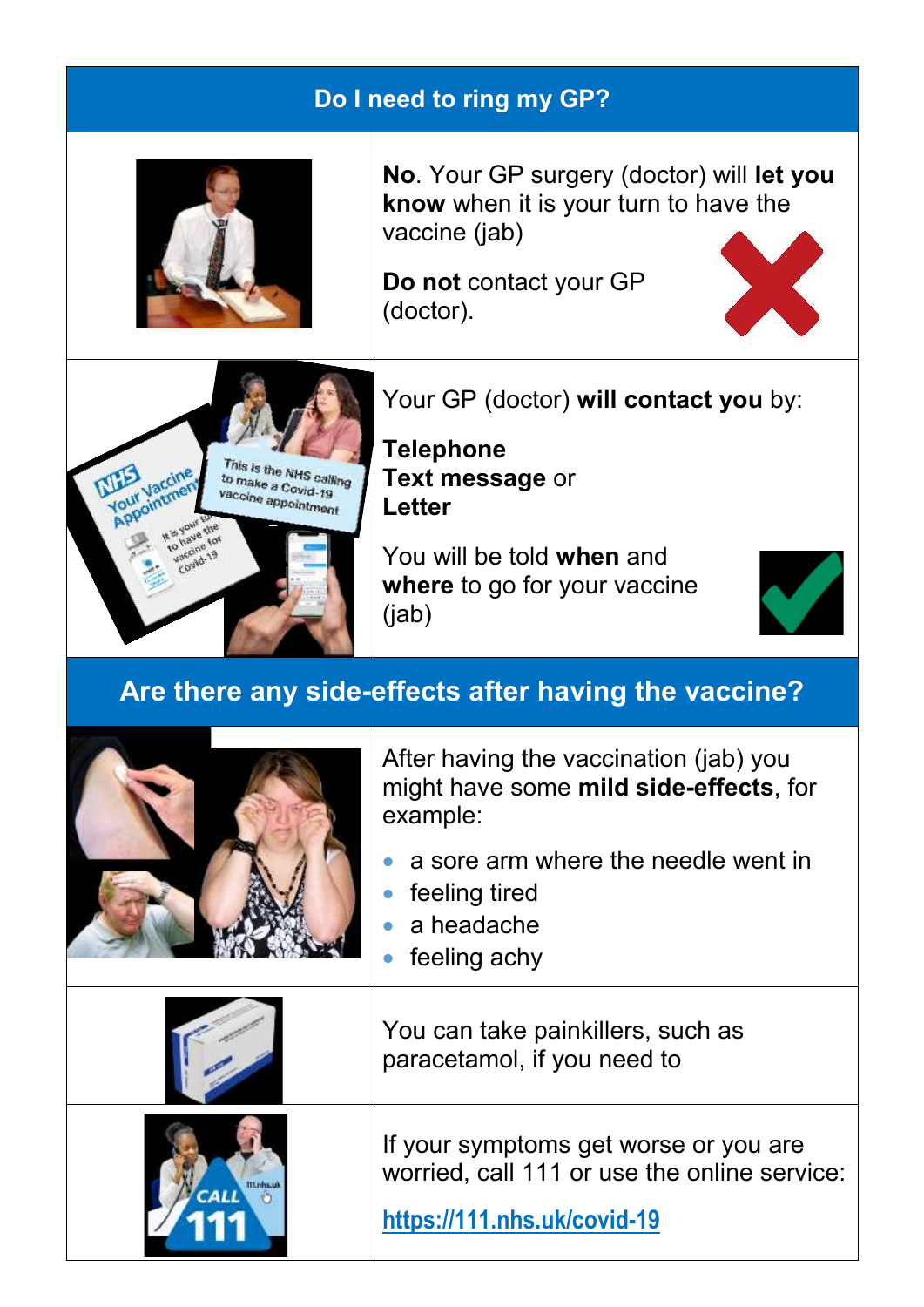| <b>Can I have the vaccine if I have allergies?</b>                    |                                                                                                                                    |  |
|-----------------------------------------------------------------------|------------------------------------------------------------------------------------------------------------------------------------|--|
|                                                                       | Do not have the vaccine if you have ever<br>had a serious allergic reaction to:<br>medicines<br>$\bullet$<br>• vaccines or<br>food |  |
|                                                                       | Tell the staff <b>before</b> they give you the<br>vaccination (jab)                                                                |  |
|                                                                       | If you do have a reaction to the vaccine,<br>staff will be there to <b>look after you</b> and<br>make you better                   |  |
| If I've had Coronavirus (Covid-19), do I need<br>to have the vaccine? |                                                                                                                                    |  |
|                                                                       | Yes - we don't know if you will be able to<br>catch Coronavirus (Covid-19) again, so<br>best to get the vaccine                    |  |
|                                                                       | If you have symptoms that could be<br>Coronavirus you should get a test                                                            |  |
|                                                                       | Don't get your vaccine until after you have<br>finished self-isolating                                                             |  |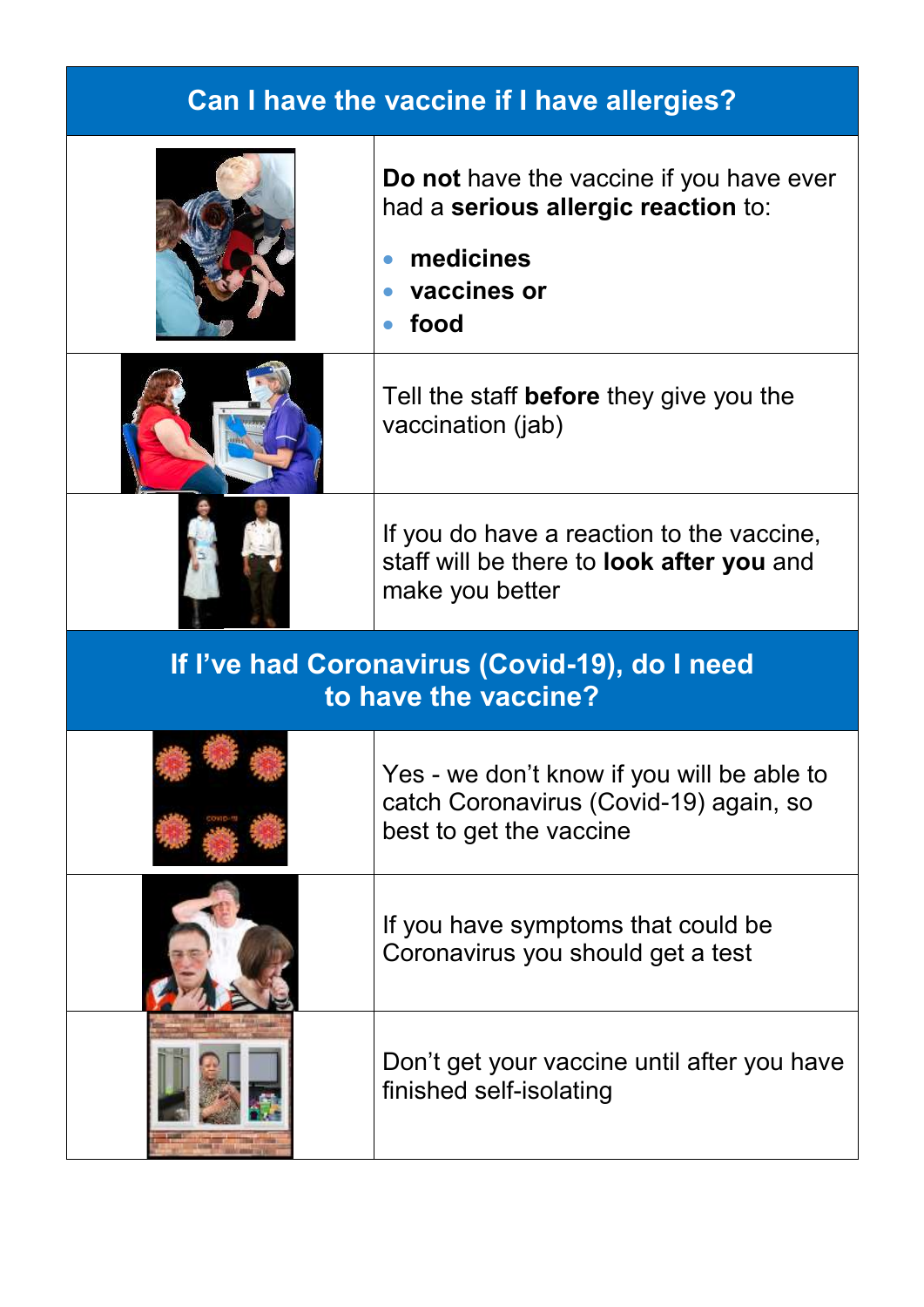## **Will I be given a choice about receiving the vaccine?**



You will be able **to choose** if you want to have the vaccine

**BUT** the NHS wants **as many people as possible** to have the vaccine

If **lots** of people have the vaccine, the virus **will not spread** so easily

### **Why do I need both doses of the Covid-19 vaccine?**



You need **two doses** of the vaccine

They need to be **at least 21 days** apart

This will **help stop** you getting Coronavirus (Covid-19)

**I can't take some medicines because of my religious beliefs or my diet. What are the ingredients of the vaccine?**



The Coronavirus (Covid-19) vaccine does **not** have any animal products or egg in it

**Can I get my COVID-19 vaccine around the same time or on the same day as I have my flu vaccine?**





Ideally you **should not** have your flu jab and your Coronavirus (Covid-19) jab at the same time